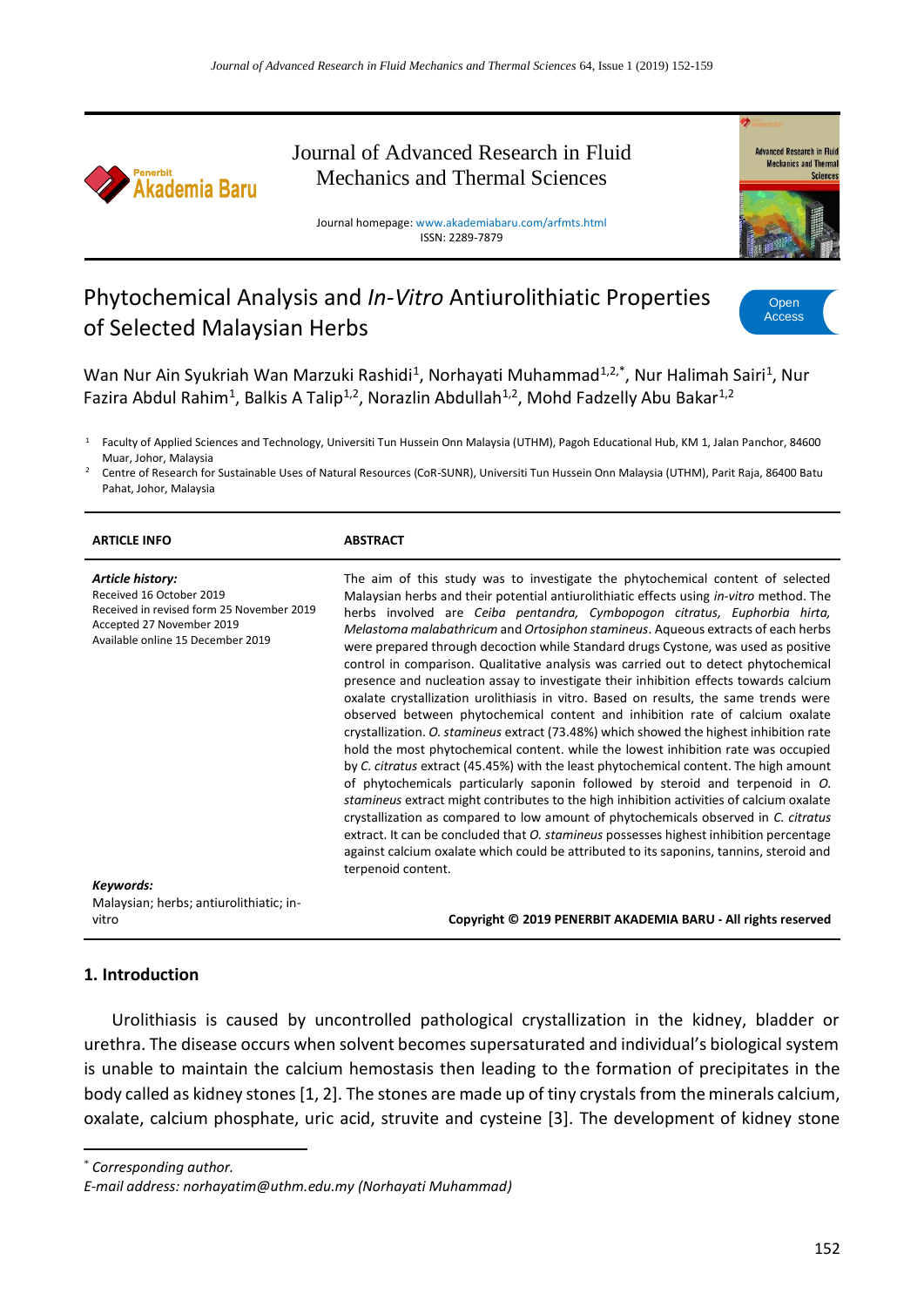

involved biological mechanism of supersaturation, nucleation, crystal growth, crystal aggregation, and crystal retention. Urolithiasis onset is due to multiple genetic and environmental factors, such as hot climate (fluid loss) and sun exposure (vitamin D) [3, 4]. A good start to hinder kidney stone disease is to drink an adequate amount of fluid while limiting sodium, protein and oxalate-rich food in daily diet. Another kidney stone diet is to consume calcium during meal time in order to avoid calcium oxalate formation [5].

The condition can be treated with several non-invasive treatments such as extracorporeal shock wave lithotripsy (ESWL) and percutaneous nephrolithotomy. However, the treatment is expensive and medical world have witnessed the high recurrence of stone formation after treatment [6]. Usage of herbs showed an increasing trend as market research's finding [7]. Therefore, indicates a significant increase in sales of herbal supplements. The increase is due to the popular use of herbs as preventive measure for numerous health problems. It is because high antioxidant herbs are well known of having high content of antioxidant compounds and have been recognized as having potential in reducing variety of diseases risk [8]. Apart from that, herbs can be said as more affordable, give lesser side effects and easily assessable. Hence, the study of biological activity and chemical composition of medicinal plant extracts as a potential source of natural antioxidants are becoming a trend in development of product [9, 10].

Malaysia has diversity of herbs that are not fully explored for their antiurolithiatic properties. From *C. pentandra* to *O. stamineus*, all of these herbs can be easily planted and grown due to Malaysia's climate, being hot and humid throughout the year. *Ceiba pentandra* (Bombacaceae) family is locally known as 'kekabu' in Malaysia and also as silk cotton tree [11] was used in many countries due to their demonstrating therapeutic nature such as diuretic and anti-inflammatory [12]. The stem bark also was scientifically proven with antiurolithiatic effect [13]. *Cymbopogon citratus* (C. citratus) in Malaysia is generally known as lemongrass in English and 'serai makan' in Malay [14]. With wide range of useful components in *C. citratus*, it usually employed as therapeutic treatment and also for nutritional purpose [15]. Decoction of water from *C. citratus*'s leaves and roots when consumed helps to ease urinary problems and stomach ache [16]. *Euphorbia hirta* (Euphorbiaceae) is known as 'Ara Tanah' in Malay. Amongst practitioners of traditional medicine, whole plant parts of E. hirta are usually made into decoction or infusion to treat kidney stones [17]. *M. malabathricum* (Melastomataceae) is commonly known as 'senduduk' in Malaysia [18]. The leaves and roots parts are used for wound treatment, diarrhea, and stomach ulcers and also for post-natal care in women by Malay people [19]. *Orthosiphon stamineus* (Lamiaceae) is a plant that resemble cat's whisker and commonly known in Australia and Southeast Asia as Java tea and Misai Kucing [20]. Due to its mild diuretic action properties, *O. stamineus* can used to treat kidney and bladder related problems [21].

#### **2. Methodology**

#### *2.1 Chemicals and Instruments*

Cystone tablet (Himalaya Drug Company, India) was purchased from Vycon Pharmacy, Kuala Lumpur, while chemicals used in this experiment which consist of calcium chloride (Bendosen, Germany), sodium oxalate (QReC, New Zealand), chloroform (HmbG, Germany), Mayer's reagent (QReC, New Zealand), sulphuric acid (QReC, New Zealand), hydrochloric acid (QReC, New Zealand) and sodium chloride (QReC, New Zealand) were analytical grade and commercially available. *2.2 Collection and Preparation of Plant Materials*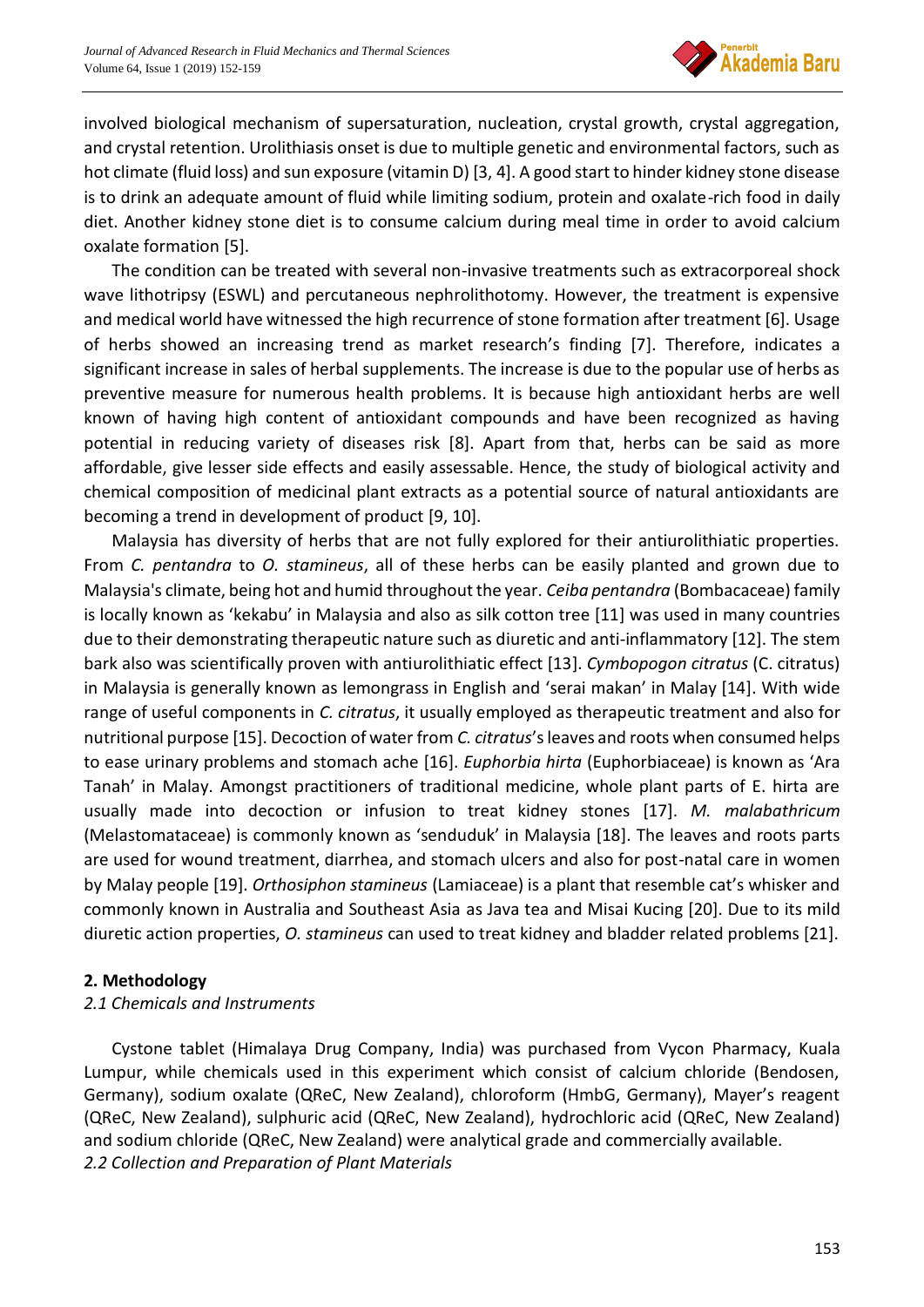

The roots of *M. malabathricum* was collected from Department of Agriculture, Serdang, Selangor. The leaves of *C. pentandra* was obtained from Pontian, Johor, while the grinded pulps of *C. Citratus, E. hirta* and *O. stamineus* were purchased from Ethno Resources Sdn Bhd, Sungai Buloh, Selangor. All of the samples were collected during the month of July 2018. The plant extracts preparation was retrieved from Muryanto with slight adjustments [22]. The plant samples were thoroughly washed under tap water and cut into small pieces. Each sample were dried in an oven at 40°C for three days and was homogenized into coarse powdered form by using standard laboratory blender.

## *2.3 Preparation of Plant Extracts*

Cystone was used as positive control in the evaluation of antiurolithiatic properties of plant extracts while distilled water was used as negative control. The plant samples were extracted by water decoction method in which 50 g of sample was weighed and slowly heated in 1000 mL of distilled until the volume reach one third of the mixture. Afterwards, the extract was cooled down and filtered using filter paper. The filtered extracts were concentrated in the oven at 40℃ untill solid form was visible. The extracts were weighed and placed in a universal vial. The crude extracts were stored in a freezer at -20℃ for future use [22].

## *2.4 Evaluation of Antiurolithiatic Properties by Nucleation Assay*

The nucleation assay used was similar to the previous study with minor modifications [23]. Mixtures of calcium chloride and sodium oxalate were prepared to obtain final concentration of 10.0 mM and 1.0 mM, respectively; in a Tris buffer containing Tris 0.05 mM and NaCl 0.15 mM adjusted to pH 5.7. Briefly, 950 µL of calcium chloride solution were mixed with 100 µL of different plant extract. The addition of 950 µL of sodium oxalate solution into previous mixture initiated the crystallization process. The mixtures of both solution was magnetically stirred at 800 r.p.m. using a hot plate magnetic stirrer (Favorit Model HS0707V2, Malaysia). The temperature of mixture was maintained at 37°C. The optical density (OD) of the solution was monitored at 620 nm by using UV Vis spectrophotometer (Thermo Scientific, BioMATE 3S, USA) right after the addition of solution containing calcium within 10 min intervals. All experiments were done in a triplicate. The nucleation rate were determined by comparing the time of induction in the presence of both extract and control (no extract) using the following formula [24].

$$
Inhibition (%) = [1 - \frac{Ts}{Ts} ] \times 100
$$
 (1)

where

Tsc: slope of graph without inhibitor (negative control). Tsi: slope of graph in the presence of inhibitor (positive control/ plant extracts).

## *2.5 Phytochemical Screening of Plant Extracts*

Phytochemical screenings were tested on all extracts as stated in standard methods [25].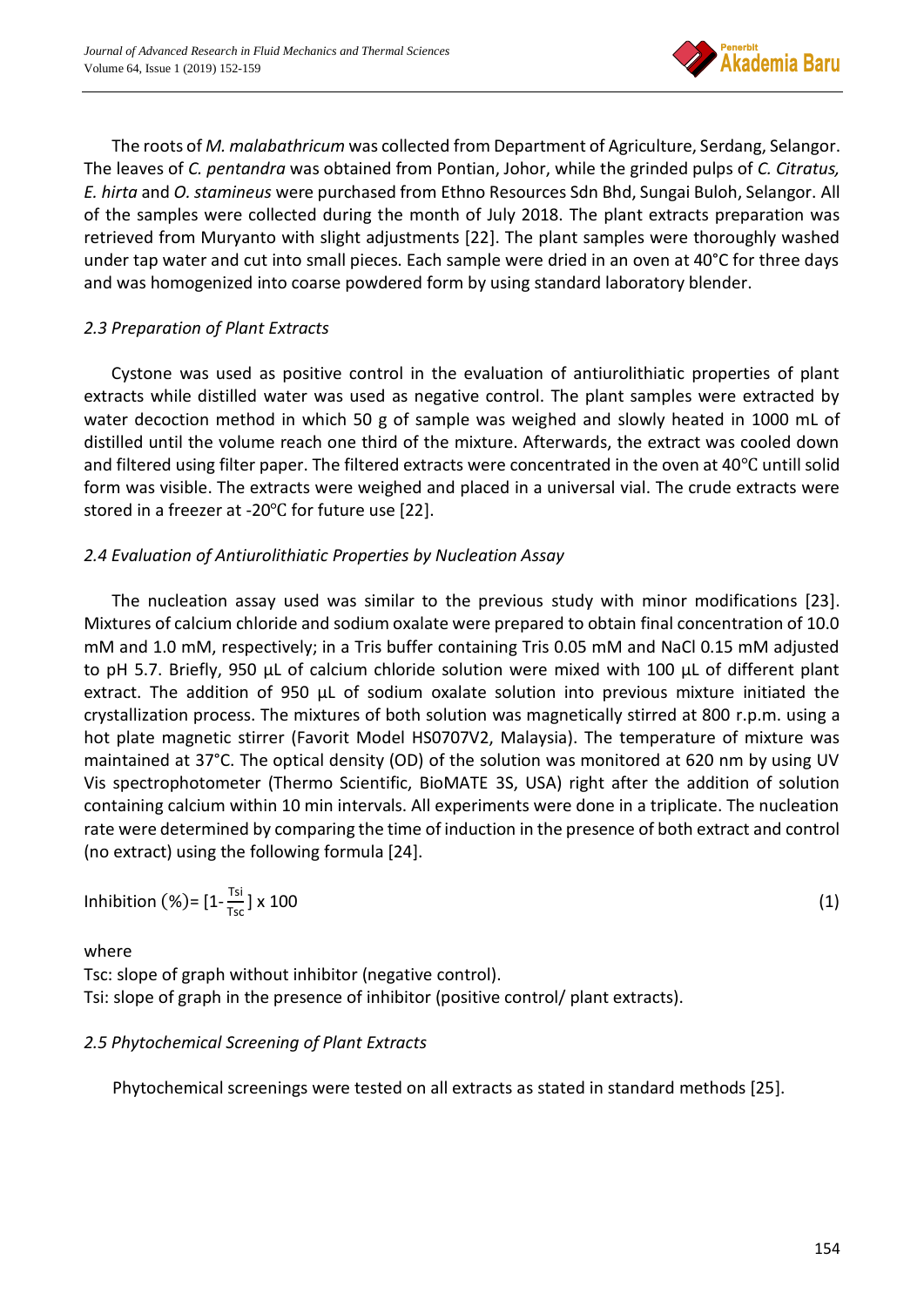

#### *2.5.1 Detection of alkaloids*

Plant extracts (2 mL) were diffused in dilute hydrochloric acid and was filtered. Filtrates were treated with Mayer's reagent (potassium mercuric iodide). The presence of alkaloids was indicated by the formation of yellow colored precipitate.

#### *2.5.2 Detection of saponin*

Plant extracts (2 mL) were diluted in 20 mL distilled water and was vigorously shaken for 15 minutes in a centrifuges tube. The presence of saponin was determined by the formation of 1 cm layer of foam.

## *2.5.3 Detection of steroid*

Plant extracts (2 mL) were flux in chloroform (2 mL) and later was added with concentrated sulphuric acid (2 mL). Red colour produced in the lower chloroform layer indicates the presences of steroid.

## *2.5.4 Detection of terpenoid*

Plant extracts (2 mL) were flux in chloroform (2 mL) and left evaporated to dryness. Concentrated sulphuric acid (2 mL) was added later and heated for about 2 minutes. The appearance of a greyish colour demonstrates the existence of terpenoid.

#### *2.5.5 Detection of tannin*

A mixture containing 1% gelatin solution and sodium chloride was added into plant extracts (2 mL) test tube. The presences of tannins was indicated by the formation of white percipitates.

#### *2.6 Stastistical Analysis*

All experiments were done in triplicate and the data were presented as mean values and standard deviation. One way ANOVA were done in SPSS Statistics software with the level of significant (*p*<0.05).

#### **3. Results and Discussion**

The inhibition percentage on calcium oxalate crystal of each plant extracts and standard drug cystone was presented in Figure 1 while the presence of phytochemicals shown in Table 1. Phytochemicals produced by plants include compound such as tannins, flavonoids, glycosides, saponins, steroids, alkaloids and many more. The attractive colours and fragrance of the plants is due to specific phytochemicals present in them [26]. All of the selected plants showed presence of different types of phytochemical which could responsible to the antiurolithiatic activity of the plants. Higher inhibition percentage indicates more potency in dissolution of calcium oxalate crystals.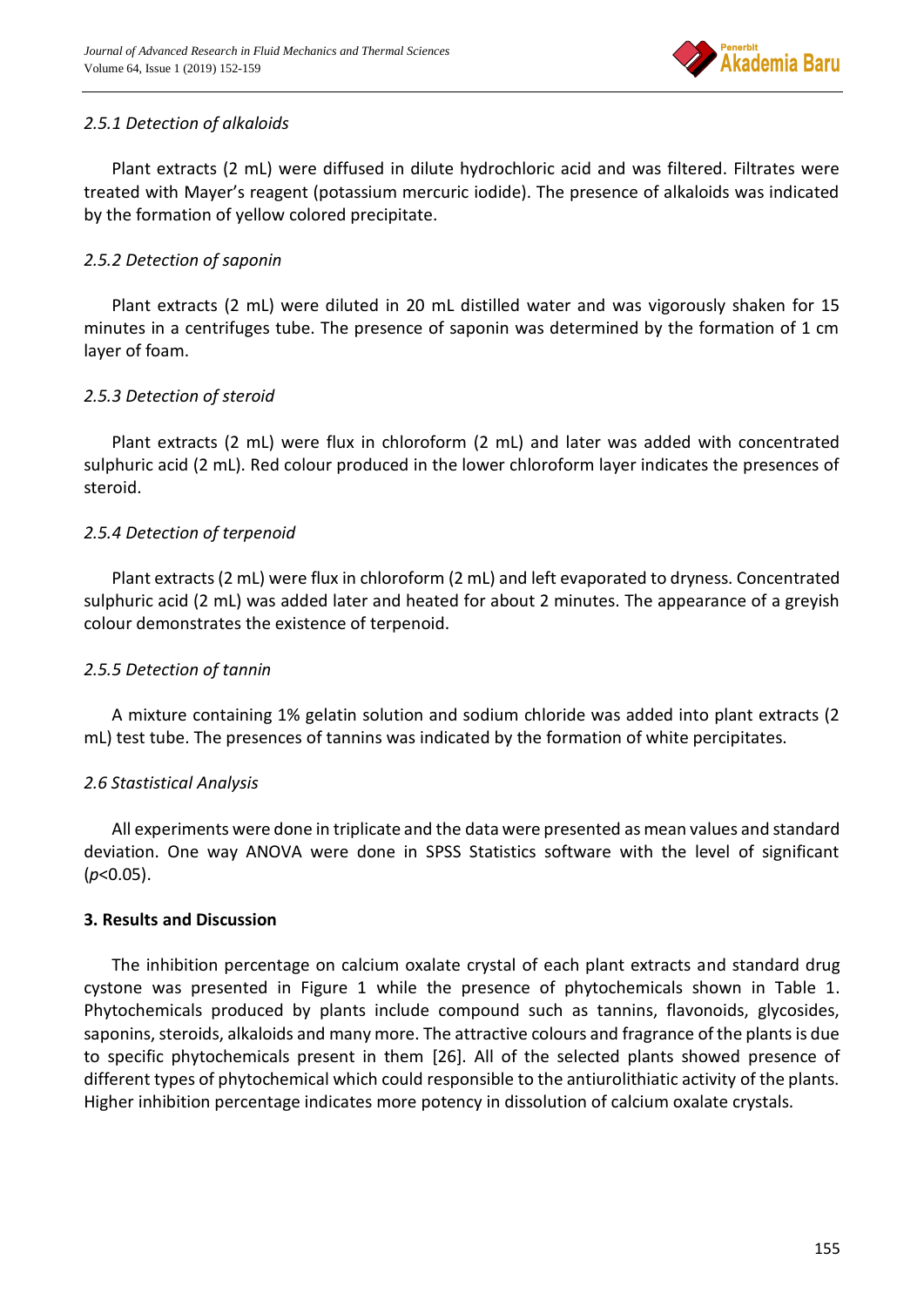



**Fig. 1.** Inhibition percentage of samples

| The phytochemicals screening for different types of plant extracts |               |  |                                                                 |   |  |  |  |
|--------------------------------------------------------------------|---------------|--|-----------------------------------------------------------------|---|--|--|--|
| Phytochemicals                                                     | Plant extract |  |                                                                 |   |  |  |  |
|                                                                    |               |  | O. stamineus E. hirta M. malabathricum C. pentandra C. citratus |   |  |  |  |
| Alkaloid                                                           |               |  |                                                                 |   |  |  |  |
| Tannin                                                             |               |  | $^{\mathrm{+}}$                                                 | - |  |  |  |
| Steroid                                                            |               |  |                                                                 |   |  |  |  |

Terpenoid ++ + ++ ++ + Saponin +++ +++ ++ ++ +++ +++ +++

**Table 1**

Based on the results, extract of *O. stamineus* exhibited highest inhibition percentage. The high inhibition of *O. stamineus* extracts might due to the abundance amount of saponin, followed by stereoid and terpenoid. From previous research, it is identified that saponin rich fraction from fruits and plants gives therapeutic action and responsible for the beneficial effect in the treatment of kidney stone formation [27,28]. Although *E. hirta* and *C. pentandra* has the same amount of saponin, it has lower amount of other phytochemical tested.

The percentage inhibition of *E. hirta* and *M. malabathricum* extracts was almost similar which is (64.02 ± 1.74%) and (58.71 ± 1.32%) respectively. The value of inhibition percentage possessed by *E. hirta* is slightly higher compared to *M. malabathricum* mainly to the fact that it contains high amount of saponin and steroid. Saponin literally contributes significantly to the curing of renal problem with several positive characteristics. Moreover, saponins is one of the component existed in numerous medicinal herbs with high allegation of antiurolithiatic properties [29]. Thus proving its existences as a contributor to the high antiurolithiatic activity in *O. stamineus* and *E. hirta.*

Meanwhile, the inhibition activity in *M. malabathricum* might be influenced by the presence of tannin, steroid, terpenoid and saponin compound. Tannin inhibits the formation of calcium oxalate crystal by its complexation with calcium based on previous research reported on *S. grandiflora* leaf [30]. Similar to saponin, steroid existed in all plant extract and it has the potential to inhibit crystallization of kidney stone. *C. pentandra* (46.59 ± 1.14%) and *C. citratus* (45.45 ± 1.14%) have close inhibition percentage value to each other. However, *C. pentandra* plant extract showed better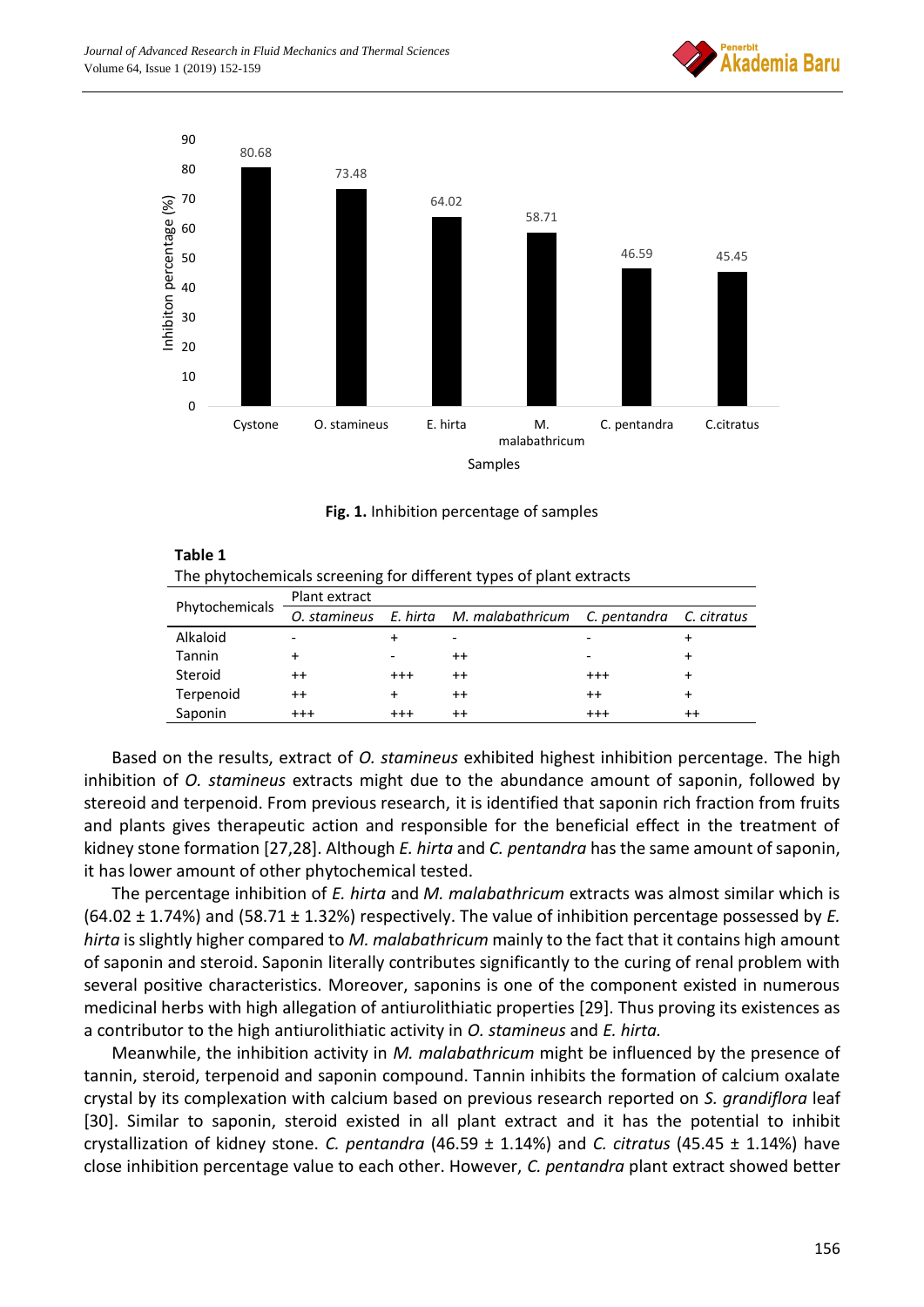

inhibition percentage than *C. citratus* due to the presence of a slightly high amount of saponin, terpenoid and steroid. The presence of terpenoid also gives positive effect towards the inhibition activity of *C. pentandra*. This is associated with the ability of terpenoid to inhibit the area and reduce the size of calcium oxalate crystal [28]. The role of steroid as beneficial constituents which help to aid in the inhibition of calcium oxalate also can be found in several studies related to antiurolithiatic [31, 32].

Lastly, *C. citratus* plant extract showed inhibition percentage of 45.45 ± 1.14% due to the presence of tannin and a slightly high amount of saponin. Both tannin and saponin was proven as definite compound for calcium oxalate inhibitor as stated in previous studies [29, 33]. However, it has the lowest inhibition percentage among all of the plants even all phytochemical tested are presence. This might due to low amount of phytochemical which insufficient to ameliorate kidney stone.

#### **4. Conclusions**

The present investigations provide useful information of selected Malaysian herbs on phytochemical and inhibition towards the stone crystal formation. *O. stamineus* exhibited highest percentage of inhibition in comparison to the other plant extracts. High amount of phytochemicals in plant extract also contributed to the high inhibition percentage for calcium oxalate. This can be proven with several previous studies regarding the effect of phytochemicals towards urolithiasis. Eventhough cystone was found to be the most effective in the inhibition, all of the plant exract presented has the ability to inhibit the stone crystal formation.

#### **Acknowledgement**

This research is funded by the Ministry of Education Malaysia under Fundamental Research Grant Scheme (FRGS) Vot No. 1646. It is also partially sponsored by Universiti Tun Hussein Onn Malaysia under Research Management Centre Fund Research (RMC) Fund E15501and Postgraduate Research Grant Scheme (GPPS) Code H290 and H291.

#### **References**

- [1] Königsberger, E., & Königsberger, L. C. "Thermodynamic modeling of crystal deposition in humans." *Pure and Applied Chemistry* 73, no. 5 (2001): 785-797.
- [2] Anbarasan, K., Sasikala, C., Sivaraman, D., & Shanmugapriya, P. "In-vitro evaluation of anti-urolithiasis potential of *karuvanga chendoorum* by struvite crystal growth inhibition assay." *World Journal of Pharmacy and Pharmaceutical Sciences* 6, no. 9 (2017): 862-871.
- [3] Evan, A. P. "Physiopathology and etiology of stone formation in the kidney and the urinary tract." *Pediatric Nephrology* 25, no. 5 (2010): 831-841.
- [4] Moe, O. W. "Kidney stones: pathophysiology and medical management." *The lancet* 367, no. 9507 (2006): 333-344.
- [5] Finkielstein, V. A., & Goldfarb, D. S. "Strategies for preventing calcium oxalate stones." *Canadian Medical Association Journal* 174, no. 10 (2006): 1407-1409.
- [6] Prasad, K. V. S. R. G., Sujatha, D., & Bharathi, K. "Herbal drugs in urolithiasis-a review." *Pharmacognosy Reviews* 1, no. 1 (2007): 175.
- [7] Blumenthal, M., Lindstrom, A., Ooyen, C., & Lynch, M. E. "Herb supplement sales increase 5.5% in 2012: herbal supplement sales rise for 9th consecutive year; turmeric sales jump 40% in natural channel." *HerbalGram* 99*,* (2013): 60-65.
- [8] Rahim, N. F. A., Muhammad, N., Abdullah, N., Talip, B. A., Jihan, N., & Dusuki, S. "Optimization of the antioxidant properties of the polyherbal formulations." *Journal of Advanced Research in Fluid Mechanics and Thermal Sciences* 50, no. 1 (2018): 16-25.
- [9] Rahim, N. F. A., Muhammad, N., Abdullah, N., Talip, B. A., Jihan, N., & Dusuki, S. "Synergistic effect of polyherbal formulations on DPPH radical scavenging activity." *Journal of Science and Technology* 10, no. 2 (2018).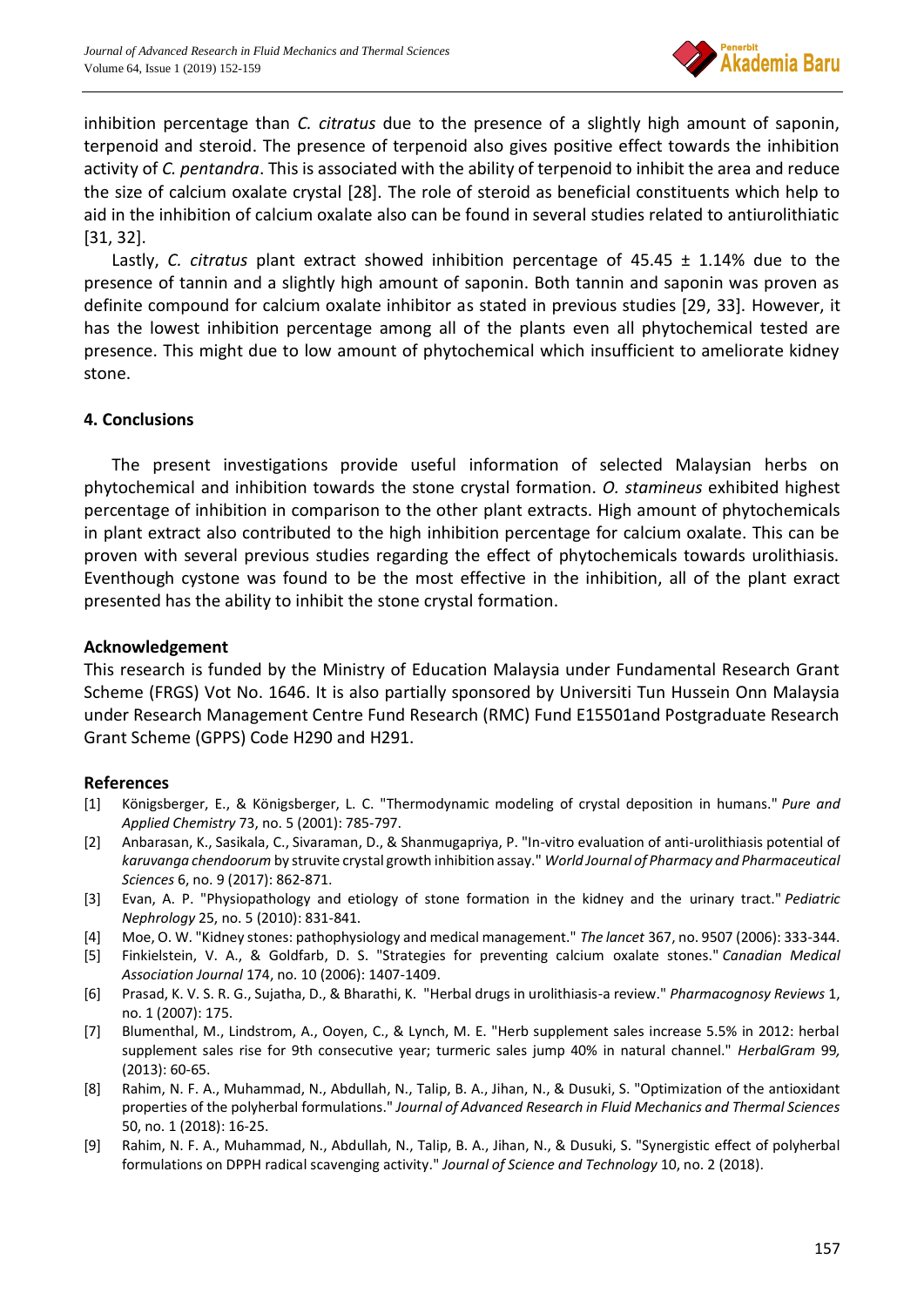

- [10] Rahim, Nur Fazira Abdul, Norhayati Muhammad, Norazlin Abdullah, Balkis Hj A. Talip, and Nur Jihan Shahirah Dusuki. "Polyherbal formulations with optimum antioxidant properties." In *AIP Conference Proceedings*, vol. 2016, no. 1, p. 020007. AIP Publishing, 2018.
- [11] Ueda, H., Kaneda, N., Kawanishi, K., Alves, S. M., & Moriyasu, M. "A new isoflavone glycoside from *Ceiba pentandra (L.) Gaertner*." *Chemical and Pharmaceutical Bulletin* 50, no. 3 (2002): 403-404.
- [12] Paula, V. F., Barbosa, L. C., Demuner, A. J., & Piló-Veloso, D. "The chemistry of the Bombacaceae family." Química Nova 20, no. 6 (1997): 627-630.
- [13] Choubey, A., Choubey, A., Jain, P., Iyer, D., & Patil, U. K. "Assessment of *Ceiba pentandra* on calcium oxalate urolithiasis in rats." *Der Pharma Chemica* 2, no. 6 (2010): 144-56.
- [14] Akande, I. S., Samuel, T. A., Agbazue, U., & Olowolagba, B. L. "Comparative proximate analysis of ethanolic and water extracts of *Cymbopogon citratus* (lemongrass) and four tea brands." *Journal of Plant Science and Research* 3, no. 4 (2011): 29-35.
- [15] Aftab, K., Ali, M. D., Aijaz, P., Beena, N., Gulzar, H. J., Sheikh, K., Sofia Q. and Abbas, S. T. "Determination of different trace and essential element in lemon grass samples by x-ray fluorescence spectroscopy technique." *International Food Research* 18, no. 1 (2011): 265-270.
- [16] Zakaria, M., and M. A. Mohd. "Traditional Malay Medicinal Plants, Penerbit Fajar Bakti." *Kuala Lumpur, Malaysia* (1994).
- [17] Rajeh, M. A. B., Zuraini, Z., Sasidharan, S., Latha, L. Y., and Amutha, S. "Assessment of *Euphorbia hirta L*. leaf, flower, stem and root extracts for their antibacterial and antifungal activity and brine shrimp lethality." *Molecules* 15, no. 9 (2010): 6008-6018.
- [18] Rajenderan, Megalah Thevi. "Ethno medicinal uses and antimicrobial properties of Melastoma malabathricum." *SEGi Review* 3, no. 2 (2010): 34-44.
- [19] Syed Mahadzir Syed Ibrahim, *Misteri Keajaiban Alam Ciptaan Tuhan: Tumbuhan Penyembuh Penyakit* (Kuala Lumpur: Green Dome, 2016).
- [20] Truong, D. M., & Thu, N. T. B. "Accumulation and variation of rosmarinic acid content in Orthosiphon stamineus Benth. based on phenological stages." *Tap Chi Sinh Hoc* 32, no. 3 (2010): 65-71.
- [21] Abdelwahab, S. I., Mohan, S., Mohamed Elhassan, M., Al-Mekhlafi, N., Mariod, A. A., Abdul, A. B., Abdulla, M. A. and Alkharfy, K. M. "Antiapoptotic and antioxidant properties of *Orthosiphon stamineus benth* (Cat's Whiskers): intervention in the Bcl-2-mediated apoptotic pathway." *Evidence-Based Complementary and Alternative Medicine* 2011 (2011): 1-11.
- [22] Muryanto, S., S. Djatmiko Hadi, E. F. Purwaningtyas, and A. P. Bayuseno. "Effect of Orthosiphon aristatus leaves extract on the crystallization behavior of struvite (MgNH4PO4. 6H2O)." In *3 rd International Conference on Advanced Materials and Practical Nanotechnology (ICAMPN)*. 2014.
- [23] Hesse, A., Brändle, E., Wilbert, D., Köhrmann, K. U., & Alken, P. "Study on the prevalence and incidence of urolithiasis in Germany comparing the years 1979 vs. 2000." *European Urology* 44, no. 6 (2003): 709-713.
- [24] Sharma, D., Dey, Y. N., Sikarwar, I., Sijoria, R., Wanjari, M. M., & Jadhav, A. D. "In vitro study of aqueous leaf extract of *Chenopodium album* for inhibition of calcium oxalate and brushite crystallization." *Egyptian Journal of Basic and Applied Sciences* 3, no. 2 (2016): 164-171.
- [25] Tiwari, P., Kumar, B., Kaur, M., Kaur, G., & Kaur, H. "Phytochemical screening and extraction: a review." *Internationale Pharmaceutica Sciencia* 1, no. 1 (2011): 98-106.
- [26] Gupta, M., Thakur, S., Sharma, A. N. U. R. A. D. H. A., & Gupta, S. "Qualitative and quantitative analysis of phytochemicals and pharmacological value of some dye yielding medicinal plants." *Oriental Journal of Chemistry* 29, no. 2 (2013): 475-481.
- [27] Fouada, A., Yamina, S., Nait, M. A., Mohammed, B., & Abdlekrim, R. "In vitro and in vivo antilithiasic effect of saponin rich fraction isolated from *herniaria hirsuta*." *Brazilian Journal of Nephrology* 28, no. 4 (2006): 199-203.
- [28] Patel, P. K., Patel, M. A., Vyas, B. A., Shah, D. R., and Gandhi, T. R. "Antiurolithiatic activity of saponin rich fraction from the fruits of *Solanum xanthocarpum Schrad. & Wendl. (Solanaceae)* against ethylene glycol induced urolithiasis in rats." *Journal of Ethnopharmacology* 144, no. 1 (2012): 160-170.
- [29] Butterweck, V., & Khan, S. R. "Herbal medicines in the management of urolithiasis: alternative or complementary?." *Planta Medica* 75, no. 10 (2009): 1095-1103.
- [30] Doddola, S., Pasupulati, H., Koganti, B., & Prasad, K. V. "Evaluation of *Sesbania grandiflora* for antiurolithiatic and antioxidant properties." *Journal of Natural Medicines* 62, no. 3 (2008): 300-307.
- [31] Kaleeswaran, B., Ramadevi, S., Murugesan, R., Srigopalram, S., Suman, T., & Balasubramanian, T. "Evaluation of anti-urolithiatic potential of ethyl acetate extract of *Pedalium murex L.* on struvite crystal (kidney stone)." *Journal of Traditional and Complementary Medicine* (2018).
- [32] Jha, R., Ramani, P. T., Patel, D., Desai, S., & Meshram, D. "Phytochemical analysis and in vitro urolithiatic activity of *Peltophorum pterocarpum* leaves (DC) Baker." *Journal of Medicinal Plants Studies* 4, no. 3 (2016): 18-22.